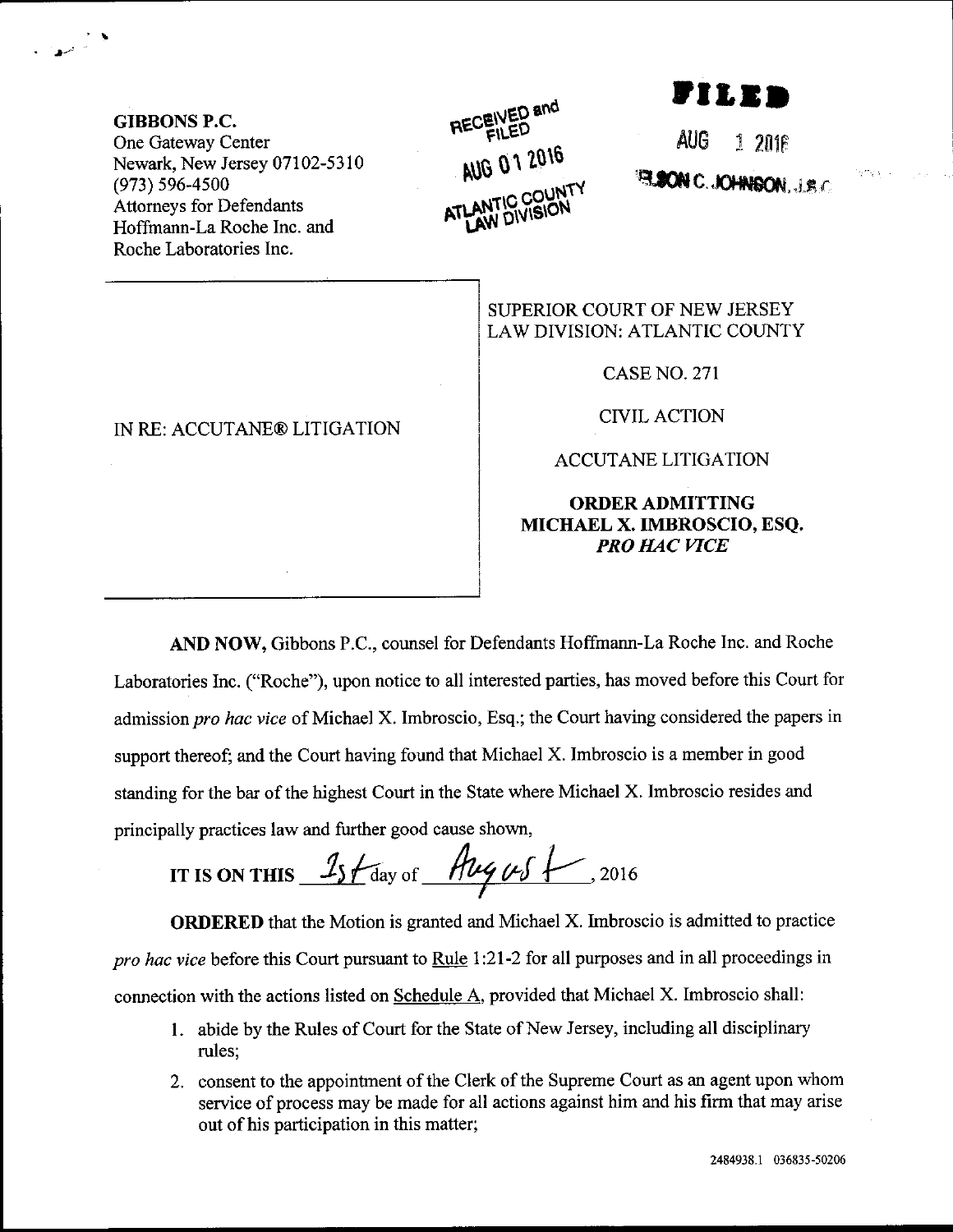- 3. notify the Court immediately of any matter affecting his standing before this Court; and
- 4. have all pleadings and other papers filed in the Court signed by an attorney-at-law of this Court employed by the firm of Gibbons P.C., who shall be responsible for the conduct of Michael X. Imbroscio; and it is further

ORDERED that Michael X. Imbroscio shall make payment of fees as provided in the

New Jersey Rules of Court, Rule I :28-1(b), 1:28-2 and 1:288-l (e), within thirty (30) days of the date of this Order; and it is further

ORDERED that the Clerk of this Court shall forward a copy of this Order to the Treasurer of the New Jersey Fund for Client Protection; and it is further

ORDERED that copies of this Order shall be served by attomeys for Roche upon all counsel of record within seven (7) days of the receipt thereof.

Honorable Nelson C. Johnson, J.S.C.

[ ] Opposed Unopposed